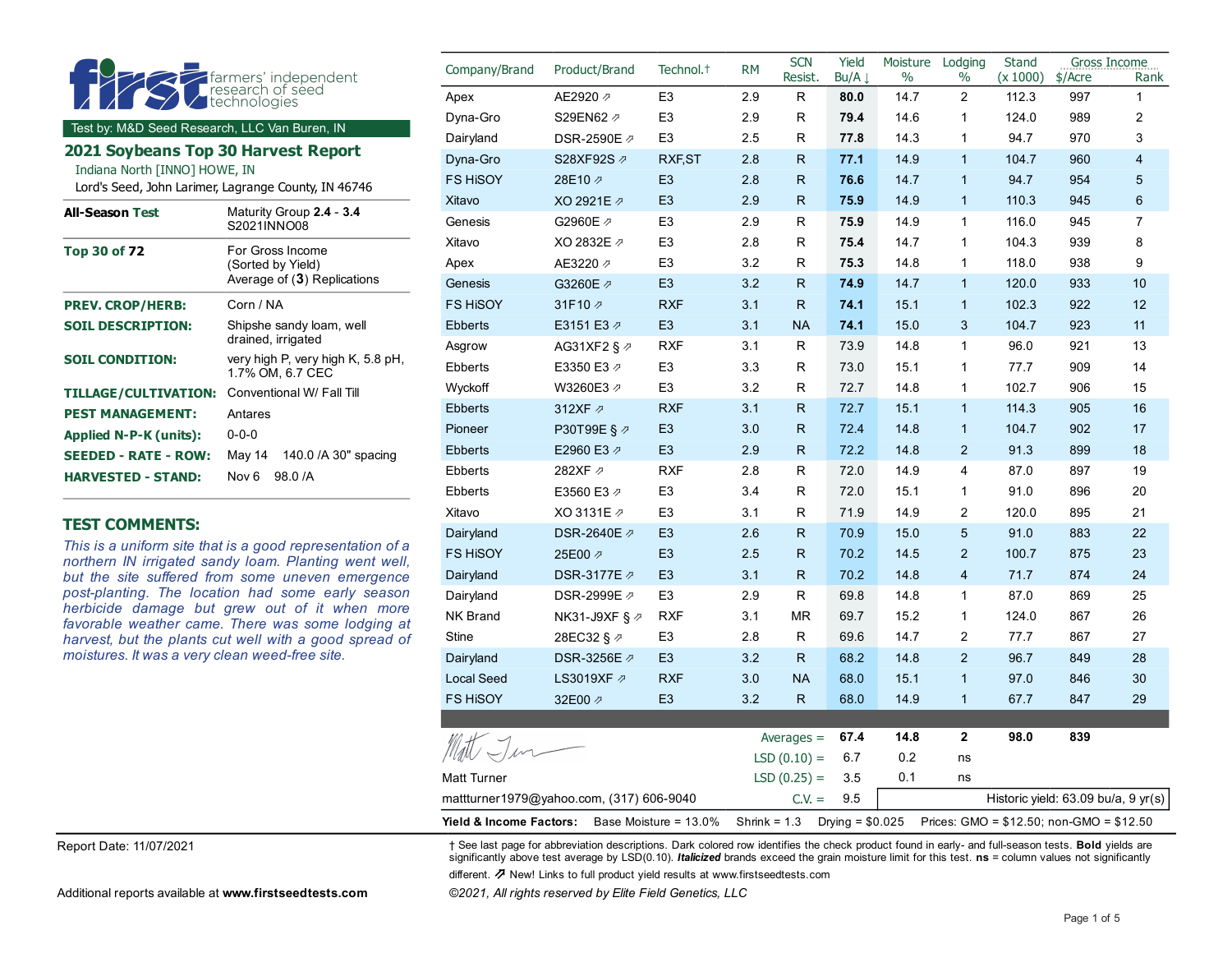

**2021 Soybeans - Indiana North [ INNO ]** 

#### **Weather Conditions Summary at HOWE, IN**



<sup>\*</sup> First monthly total starts on the date 14 days prior to planting and final monthly total ends on the harvest date. Monic was the computation and the computation and the computation provider all environment in the computa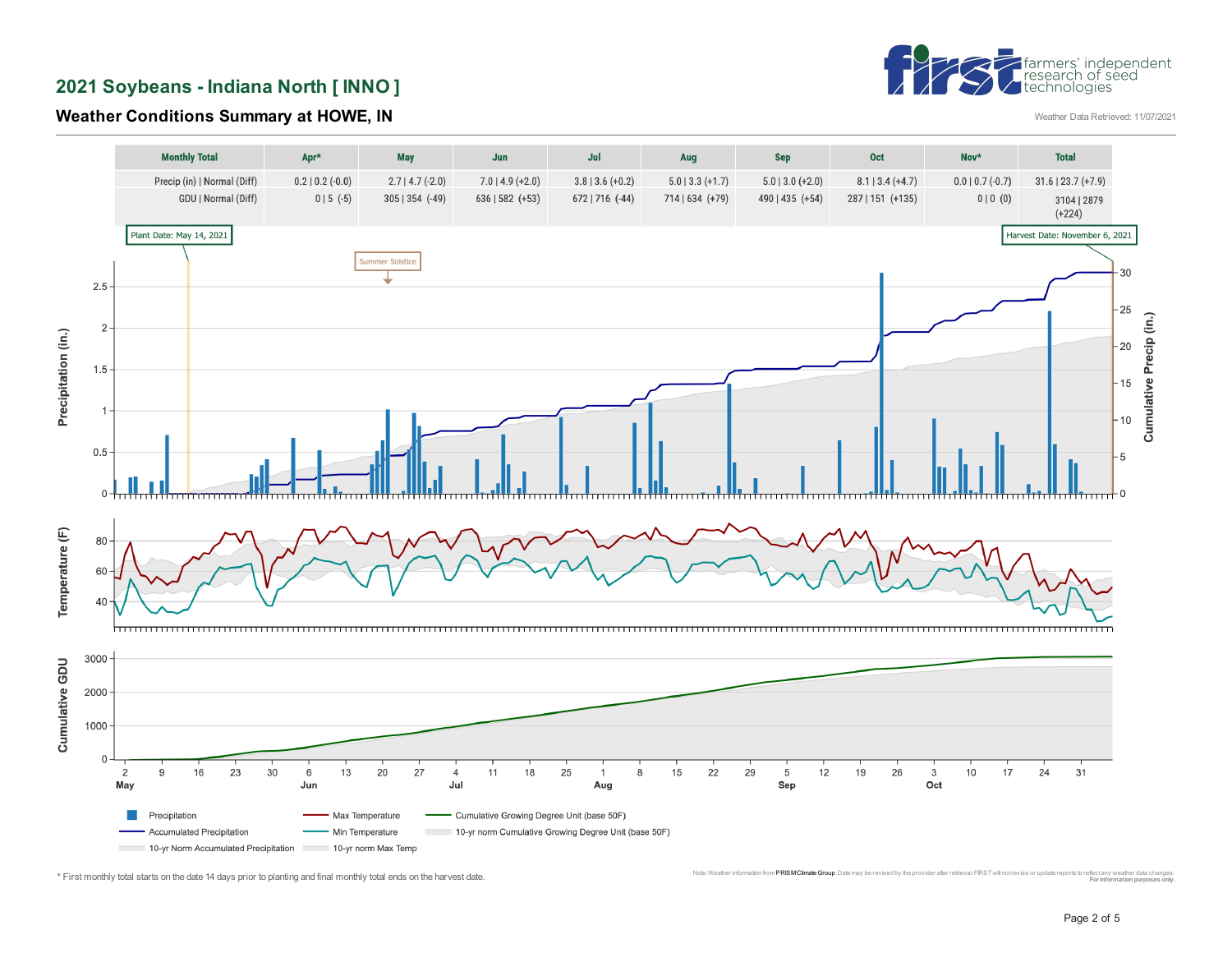# **2021 Soybeans - Indiana North [ INNO ]**



## **All-Season Test Products (72 Total)**

| Company/Brand   | <b>Product/Brand</b> | <b>Technology</b>  | <b>SCN</b>              | <b>RM</b>        | Seed Treat.       | <b>Company/Brand</b> | <b>Brand/Product</b> | <b>Technology</b>  | <b>SCN</b>     | RM               | Seed Treat.     |
|-----------------|----------------------|--------------------|-------------------------|------------------|-------------------|----------------------|----------------------|--------------------|----------------|------------------|-----------------|
| Apex            | AE2420S              | E3,ST              | $\overline{R}$          | 2.4              | CMBV, SA          | Genesis              | G3260E               | E3                 | R.             | 3.2              | CMBV, SA        |
| Apex            | AE2920               | E <sub>3</sub>     | R                       | 2.9              | CMBV, SA          | Genesis              | G3460E               | E <sub>3</sub>     | R              | 3.4              | CMBV, SA        |
| Apex            | AE3220               | E <sub>3</sub>     | R                       | 3.2              | CMBV, SA          | <b>Great Heart</b>   | GT-3016XF            | <b>RXF</b>         | R              | 3.0              | Gr+             |
| Apex            | AE3310               | E3                 | ${\sf R}$               | $\overline{3.3}$ | CMBV, SA          | Local Seed           | IS2748E3             | E <sub>3</sub>     | <b>NA</b>      | $\overline{2.7}$ | $\overline{RP}$ |
| Apex            | AE3420               | E <sub>3</sub>     | R                       | 3.4              | CMBV, SA          | Local Seed           | IS3371E3             | E <sub>3</sub>     | <b>NA</b>      | 3.3              | <b>RP</b>       |
| Asgrow          | AG28XF2 §            | <b>RXF</b>         | R                       | 2.8              | ACi, IL           | Local Seed           | <b>LS2504XFS</b>     | <b>RXF</b>         | <b>NA</b>      | 2.5              | RP              |
| Asgrow          | AG30XF2 §            | RXF                | R                       | 3.0              | ACi, IL           | Local Seed           | LS3019XF             | <b>RXF</b>         | <b>NA</b>      | 3.0              | $\overline{RP}$ |
| Asgrow          | AG31XF2 §            | <b>RXF</b>         | R                       | 3.1              | ACi               | <b>NK Brand</b>      | NK29-A5E3            | E <sub>3</sub>     | <b>MR</b>      | 2.9              | CMBV, SA        |
| Asgrow          | AG34XF2 §            | <b>RXF</b>         | R                       | 3.4              | ACi, IL           | <b>NK Brand</b>      | <b>NK31-J9XF §</b>   | <b>RXF</b>         | <b>MR</b>      | 3.1              | CMBV, SA        |
| Dairyland       | <b>DSR-2590E</b>     | E3                 | $\overline{R}$          | 2.5              | Lum, IL           | <b>NK Brand</b>      | NK31-M7E3 §          | E3                 | R.             | 3.1              | CMBV, SA        |
| Dairyland       | <b>DSR-2640E</b>     | E <sub>3</sub>     | R                       | 2.6              | Lum, IL           | <b>NK Brand</b>      | NK33-R4E3S §         | E <sub>3</sub> ,ST | R              | 3.3              | CMBV, SA        |
| Dairyland       | <b>DSR-2844E</b>     | E <sub>3</sub>     | R                       | 2.8              | Lum, IL           | Partners Brand       | PB 2922 E3           | E <sub>3</sub>     | R              | 2.9              | Untreated       |
| Dairyland       | <b>DSR-2999E</b>     | E <sub>3</sub>     | $\overline{\mathsf{R}}$ | 2.9              | Lum, IL           | Partners Brand       | PB3419E3             | E <sub>3</sub>     | <b>MR</b>      | 3.4              | A2020           |
| Dairyland       | <b>DSR-3146E</b>     | E <sub>3</sub>     | R                       | 3.1              | Lum, IL           | Pioneer              | P28T14E §            | E <sub>3</sub>     | R              | 2.8              | Treated         |
| Dairyland       | <b>DSR-3177E</b>     | E <sub>3</sub>     | R                       | 3.1              | Lum, IL           | Pioneer              | P30T99E §            | E <sub>3</sub>     | R              | 3.0              | Lum, Lu, IL     |
| Dairyland       | <b>DSR-3256E</b>     | E3                 | R                       | 3.2              | Lum, IL           | Pioneer              | P31T64E §            | E3                 | <b>NA</b>      | 3.1              | Treated         |
| Dairyland       | <b>DSR-3365E</b>     | E <sub>3</sub>     | R                       | 3.3              | Lum, IL           | <b>Stine</b>         | 24EE32 §             | E <sub>3</sub>     | R              | 2.4              | <b>SFI</b>      |
| Dyna-Gro        | <b>S27EN89</b>       | E <sub>3</sub>     | R                       | 2.7              | EQV, SA           | Stine                | 25EB32 §             | E <sub>3</sub>     | R              | 2.5              | SFI             |
| Dyna-Gro        | S28EN22              | E3                 | <b>MR</b>               | 2.8              | EQV, SA           | Stine                | 28EC32 §             | E3                 | $\mathsf R$    | 2.8              | SFI             |
| Dyna-Gro        | S28XF92S             | RXF, ST            | R                       | 2.8              | EQV, SA           | Wyckoff              | W2460E3              | E3,ST              | $\mathsf R$    | 2.4              | WyK             |
| Dyna-Gro        | S29EN62              | E <sub>3</sub>     | R                       | 2.9              | EQV, SA           | Wyckoff              | W2860E3              | E <sub>3</sub>     | R              | 2.8              | WyK             |
| Dyna-Gro        | S31EN91              | E3                 | $\overline{\mathsf{R}}$ | 3.1              | EQV, SA           | Wyckoff              | W2960E3              | E <sub>3</sub>     | ${\sf R}$      | 2.9              | WyK             |
| Dyna-Gro        | S31XF82              | <b>RXF</b>         | R                       | 3.1              | EQV, SA           | Wyckoff              | W3060E3              | E <sub>3</sub>     | R              | 3.0              | WyK             |
| Dyna-Gro        | S33XF62              | <b>RXF</b>         | R                       | 3.3              | EQV, SA           | Wyckoff              | W3160E3              | E <sub>3</sub>     | R              | 3.1              | WyK             |
| Ebberts         | 282XF                | RXF                | $\overline{R}$          | $\overline{2.8}$ | IS, Ri            | Wyckoff              | W3221E3              | E3                 | $\overline{R}$ | 3.2              | WyK             |
| Ebberts         | 312XF                | <b>RXF</b>         | ${\sf R}$               | 3.1              | IS,Ri             | Wyckoff              | W3260E3              | E <sub>3</sub>     | R              | 3.2              | WyK             |
| <b>Ebberts</b>  | 352XF                | <b>RXF</b>         | R                       | 3.4              | IS,Ri             | Wyckoff              | W3460E3              | E <sub>3</sub> ,ST | R              | 3.4              | WyK             |
| Ebberts         | E2960 E3             | E <sub>3</sub>     | R                       | 2.9              | IS,Ri             | Xitavo               | XO 2832E             | E <sub>3</sub>     | R              | 2.8              | PV, IL, OB      |
| Ebberts         | E3151 E3             | E <sub>3</sub>     | <b>NA</b>               | 3.1              | IS, Ri            | Xitavo               | XO 2921E             | E <sub>3</sub>     | R              | 2.9              | PV, IL, OB      |
| Ebberts         | E3350 E3             | E <sub>3</sub>     | R                       | 3.3              | IS,Ri             | Xitavo               | XO 3131E             | E <sub>3</sub>     | R              | 3.1              | PV, IL, OB      |
| Ebberts         | E3460 E3             | E <sub>3</sub>     | $\overline{\mathsf{R}}$ | 3.4              | IS, Ri            |                      |                      |                    |                |                  |                 |
| Ebberts         | E3560 E3             | E <sub>3</sub>     | R                       | 3.4              | IS, Ri            |                      |                      |                    |                |                  |                 |
| FS HISOY        | 25E00                | E <sub>3</sub>     | R                       | 2.5              | ACi, SA           |                      |                      |                    |                |                  |                 |
| <b>FS HISOY</b> | 27E10                | E3                 | $\overline{R}$          | 2.7              | ACi, B-200        |                      |                      |                    |                |                  |                 |
| FS HiSOY        | 28E10                | E <sub>3</sub>     | R                       | 2.8              | ACi, B-200        |                      |                      |                    |                |                  |                 |
| FS HISOY        | 29F10                | <b>RXF</b>         | R                       | 2.9              | ACi, SA           |                      |                      |                    |                |                  |                 |
| <b>FS HISOY</b> | 31F10                | RXF                | $\overline{\mathsf{R}}$ | 3.1              | <b>ACi, B-200</b> |                      |                      |                    |                |                  |                 |
| <b>FS HISOY</b> | 32E00                | E <sub>3</sub>     | R                       | 3.2              | ACi, SA, B-200    |                      |                      |                    |                |                  |                 |
| <b>FS HISOY</b> | 32F10                | <b>RXF</b>         | R                       | 3.2              | ACi, SA, B-200    |                      |                      |                    |                |                  |                 |
| <b>FS HISOY</b> | 34F00                | RXF                | R                       | 3.4              | ACi, B-200        |                      |                      |                    |                |                  |                 |
| Genesis         | G2460ES              | E <sub>3</sub> ,ST | R                       | 2.4              | CMBV, SA          |                      |                      |                    |                |                  |                 |
|                 | G2960E               | E <sub>3</sub>     | R                       | 2.9              | CMBV, SA          |                      |                      |                    |                |                  |                 |
| Genesis         |                      |                    |                         |                  |                   |                      |                      |                    |                |                  |                 |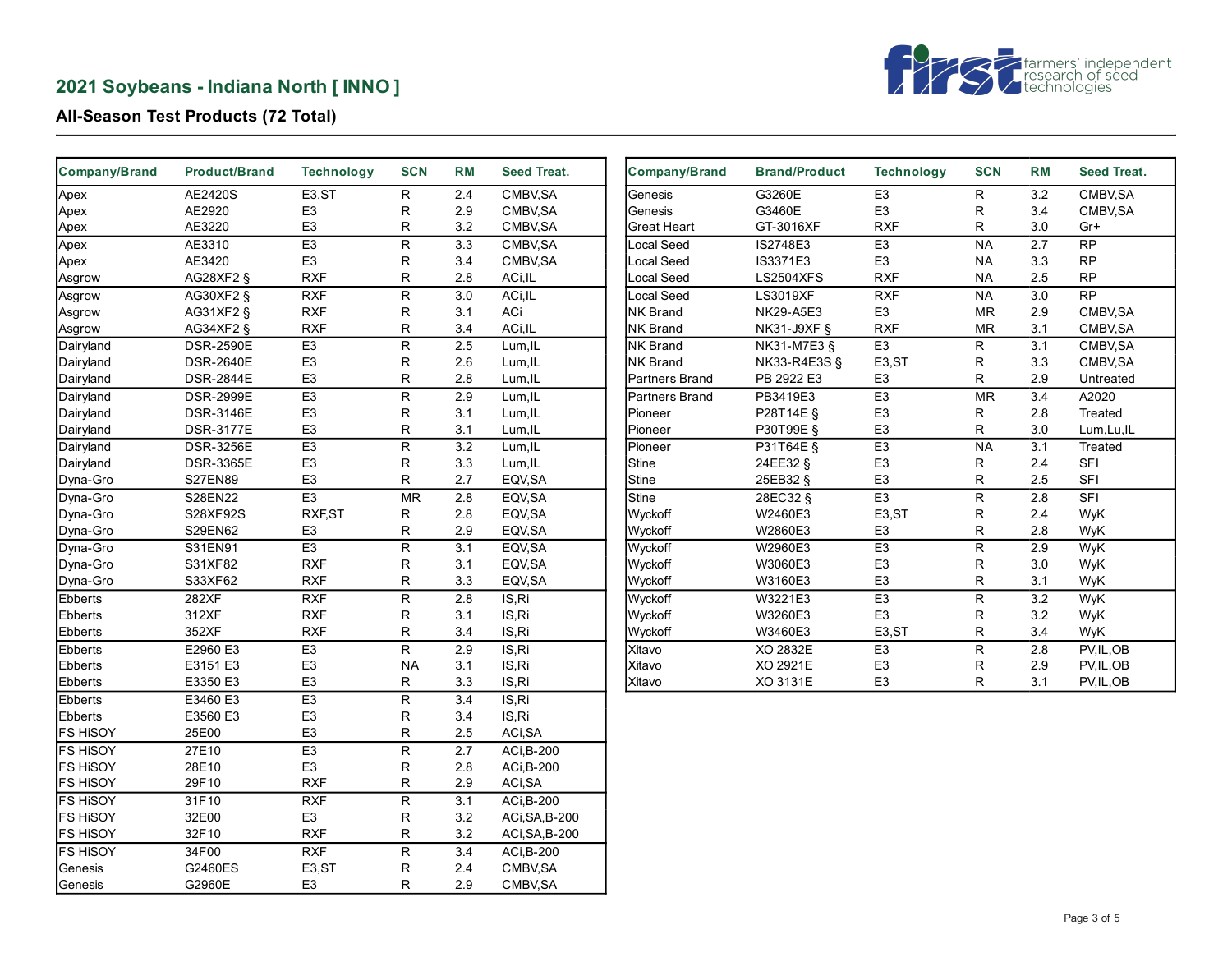# **Footnotes and Abbreviations Descriptions**



#### **Brand Footnotes**

| CK        | Identifies a check product included in early- and full-season tests. |
|-----------|----------------------------------------------------------------------|
| <b>GC</b> | Grower Comparison product included by FIRST when space permits.      |
|           | United Soybean Board sponsored entry                                 |

#### **Soybean Cyst Nematode (SCN) Resistance Rating**

| S            | susceptible         |
|--------------|---------------------|
| <b>MR</b>    | moderate resistance |
| $\mathsf{R}$ | resistant           |
| n/a          | info unavailable    |
|              |                     |

## **Soybeans Technologies**

| E <sub>3</sub> | Enlist <sup>™</sup> E3     |
|----------------|----------------------------|
| <b>RXF</b>     | Roundup Ready 2 XtendFlex® |
| <b>ST</b>      | Sulfonylurea tolerant      |